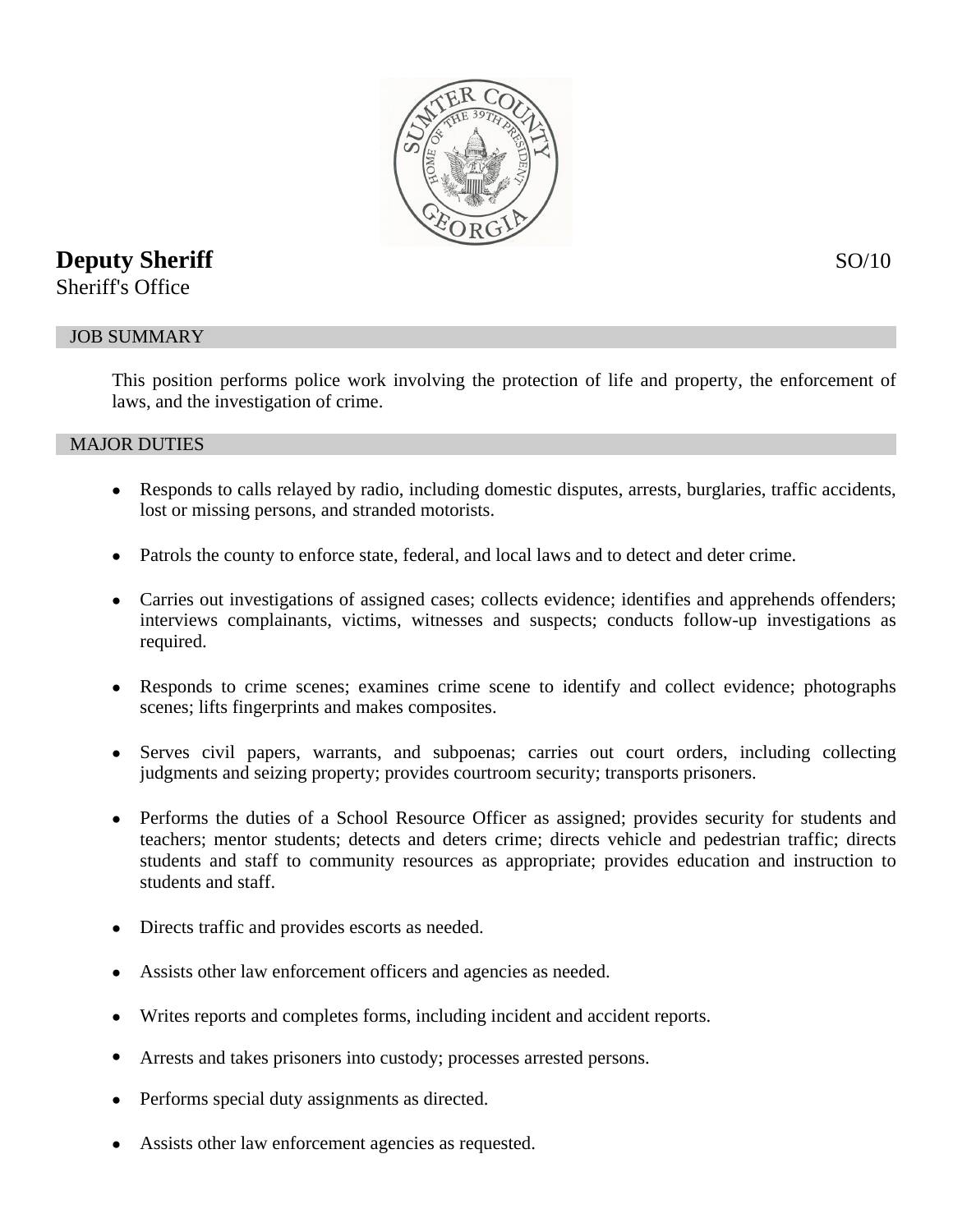- Testifies in judicial proceedings.
- Transports and escorts prisoners
- Performs related duties.

### KNOWLEDGE REQUIRED BY THE POSITION

- Knowledge of all facets of police work and of applicable constitutional guidelines, federal and state criminal laws, traffic laws, and local ordinances.
- Knowledge of the criminal justice system.
- Knowledge of criminal investigation principles, laws, standards, tools and techniques.
- Knowledge of county streets and geography.
- Skill in planning, organizing, analyzing, decision making, and problem solving.
- Skill in the use of firearms and other standard and specialized law enforcement equipment.
- Skill in the use of assigned vehicles.
- Skill in the use of office equipment, including a computer and calculator.
- Skill in public relations.
- Skill in interpersonal relations.
- Skill in oral and written communication.

#### SUPERVISORY CONTROLS

The supervisor assigns work in terms of general instructions. The supervisor spot-checks completed work for compliance with procedures, accuracy, and the nature and propriety of the final results.

## GUIDELINES

Guidelines include department policies and procedures, federal and state laws, case law, accreditation standards, and county policies and procedures. These guidelines are generally clear and specific, but may require some interpretation in application.

#### COMPLEXITY/SCOPE OF WORK

- The work consists of related law enforcement duties. Potentially dangerous and life-threatening situations contribute to the complexity of the position.
- The purpose of this position is to protect life and property, enforce laws, and deter crime. Successful performance helps ensure the safety of life and property and results in the enforcement of local, state